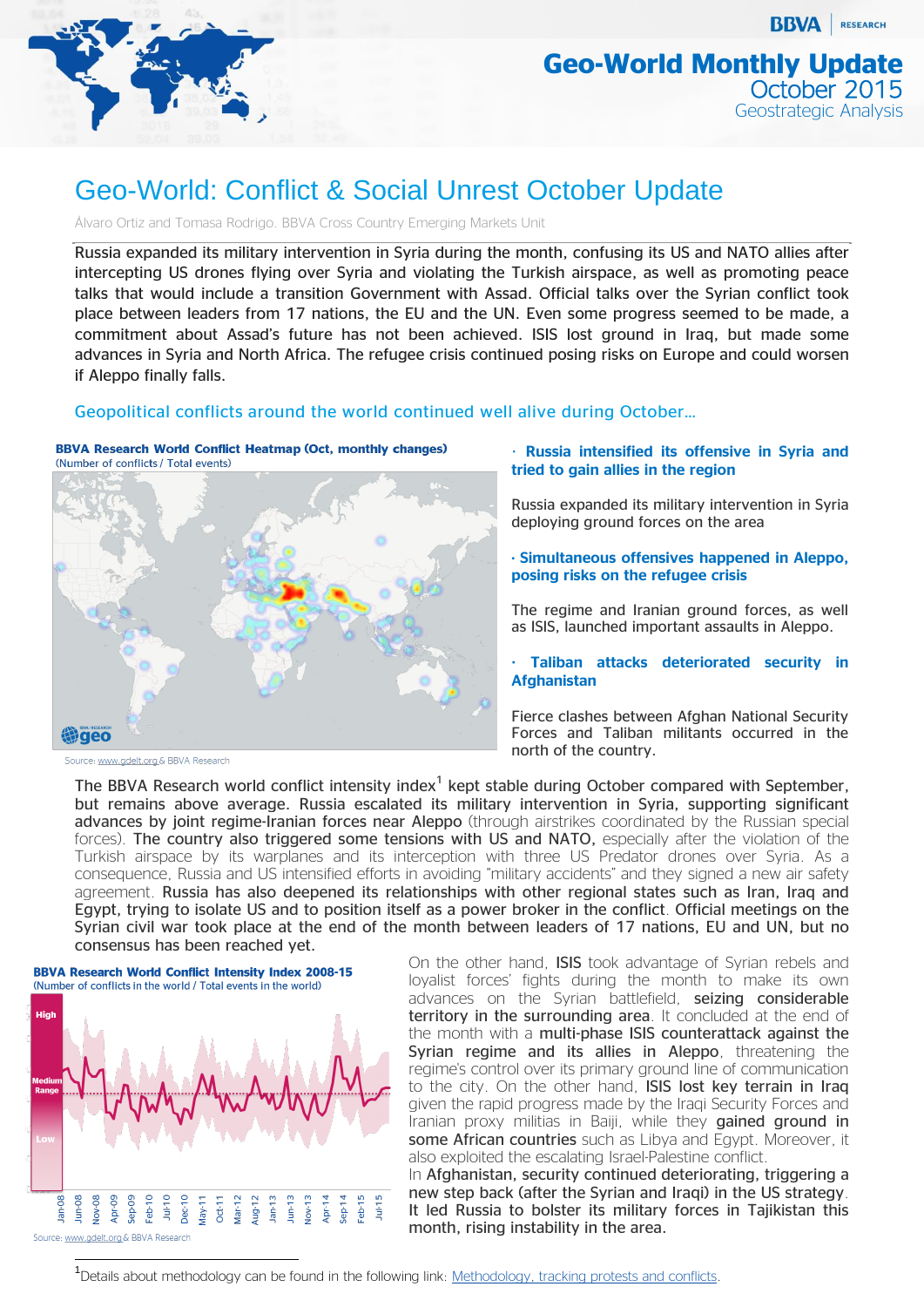**BBVA** RESEARCH

## **Geo-World Monthly Update Decober 2015** Geostrategic Analysis

**BBVA Research World Protest Intensity Index 2008-15** (Number of protests in the world / Total events in the world)



Source: www.gdelt.org & BBVA Research





### … while social unrest mildly eased

Protests around the world decreased in October (as shown by our BBVA Research world protest intensity index $^2$ ). According to our BBVA Research world protest intensity map, the main key takeaways were the following:

-In regional terms, social unrest kept relaxed in Western Europe. In Emerging Europe and East Asia some tensions remained, while the key hot spots continued to focus on the Middle East and North Africa. Political developments rose social unrest in some Latin American countries.

- In Western Europe, some demonstrations took place during the month in Germany to protest against the TTIP trade deal between US and EU. The refugee crisis also provoked some rallies and confrontations between right and left winds.

-In Emerging Europe and CIS countries, protests continued in Ukraine given the local elections held at the end of the month. In the same way, tensions also intensified in Turkey due to the Ankara's attack, political fragmentation and uncertainties given elections on 1 November. Social unrest remained high in Kazakhstan and at the Hungary-Serbia border as a result of the refugee crisis. Instability also increased in the Caucasus.

**-**In North Africa and the Middle East, social unrest is still well alive, especially in North African countries. Demonstrations intensified in Morocco, Tunisia, Libya and Egypt.

- In Latin America, tensions eased in most of the countries, but in Argentina and Venezuela given political uncertainties. In Argentina, elections took place this month where neither presidential candidate gained enough votes to win the total poll. In Venezuela, tensions are also raising in the run-up to the December elections in a context of polarisation and economic deterioration.

- Pressures in Asia continued to be focused on Hong Kong, India and Pakistan, while the rest of the continent remained calm. However, the territorial maritime disputes could trigger instability after recent developments this month when the US navy sent a guided-missile destroyer within 12 nautical miles of Chinese-built artificial islands in disputed waters of the South China Sea. Beijing responded to it saying that the warship had illegally entered waters without Chinese permission and that China will resolutely respond to any country's deliberate provocations.

In sum, instability continued on the fore in the Middle East and North Africa and it is gaining importance in Central Asia and the Caucasus, given Russian offensives, internal disputes, ISIS advances and the refuge crisis. A comprehensive agreement over Syrian political transition would be key to find a solution to the conflict. The step backs in the US Strategy (Afghanistan, Iraq and Syria) are weakening its position.

<sup>&</sup>lt;u>-</u><br><sup>2</sup>Details about methodology can be found in the following link: <u>Methodology, tracking protests and conflicts</u>.